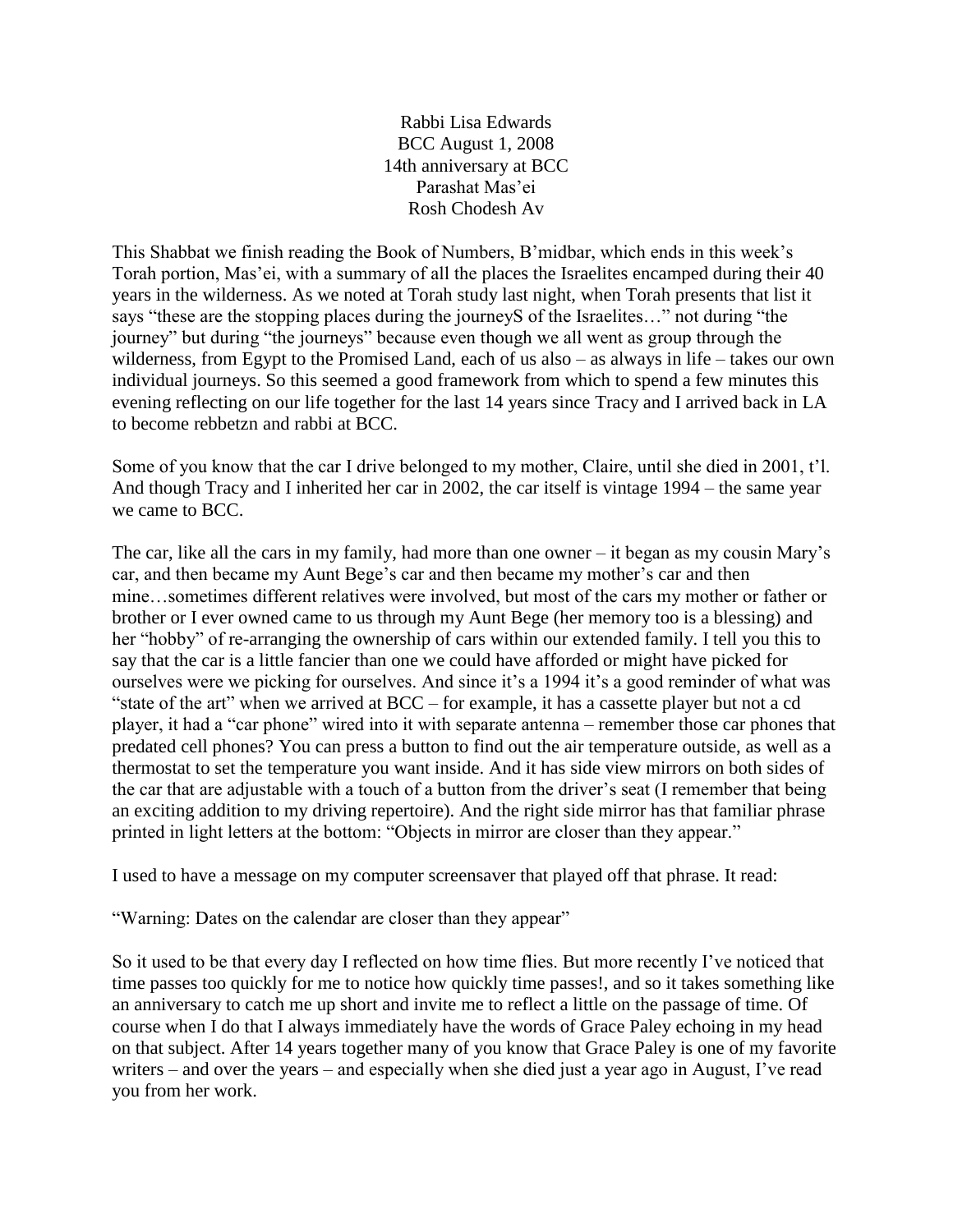Since it's our anniversary, I hope you'll indulge me and let me read to you again about time passing from Grace Paley's very short story called, "Wants."

[read from "wants" – first few paragraphs – up to "I should have had them to dinner."]

All this summer with all the weddings of couples who have been together for SO MANY YEARS we've been noticing how time passes – looking at all the photos of weddings past, for example, and seeing how much younger we looked!!!! Harriet Perl is always apologizing to me that our congregation has turned my hair gray – but guess what? Not prematurely gray – so I guess I can't really blame you guys!!!

This past week at my Rabbi's Summer Film Festival we watched the 1984 documentary "The Times of Harvey Milk" and afterwards reminisced about the 1978 Briggs Initiative that – had it passed – would have fired every gay and lesbian teacher teaching in a California public school at the time. Harriet Perl was there on Wed. watching the film, and she was teaching in at Hamilton High School back in 1978 (aside: Assembly Speaker Karen Bass was one of her students). We noted on Wed. how we'd gone from that dreaded ballot initiative to marriage for same sex couples!

## ISN"T IT AMAZING?????

Time doesn't just fly, it does also bring change, but then of course we also noted that even as we're engaged this summer in wedding after blessed wedding, we're also engaged in efforts to defeat yet another ballot initiative – Prop 8 (or Prop Hate as some call it –  $H8$ ) – the one that would call a halt to all these splendid legal weddings. And the successful campaign then against the Briggs Initiative is very similar to our campaign now to save marriage – person-to-person, door-to-door, wedding by wedding, people coming out to everyone they know and asking their help in stopping yet another attempt to remove rights from people – in this case a first attempt to use the state constitution as a tool to take rights away from some people instead of to give rights equally to all people.

And in the "plus ça change, plus c'est la même chose" category -- "the more things change, the more they stay the same" we might also note that, like Harvey Milk and SF Mayor Moscone, lgbt people and our allies are still being murdered for coming out for human rights. In October this year we'll mark the 10th anniversary of the murder of Matthew Shepherd, and yet this week brings with it the sad and horrifying news of more such murders:

Wednesday, Colorado police announced that Allen Ray Andrade, 31, faces murder charges for the brutal slaying of Angie Zapata, a 21-year-old transwoman living in Greeley, just 50 miles north of Jewish Mosaic's national office in Denver. According to the police, Andrade became enraged after discovering that Zapata was transgender and allegedly beat her to death with a fire extinguisher, referring to his alleged victim as 'it'. Over 200 people turned out for Zapata's funeral July 23, at which her sister, Monica, told the press that "all [Angie] wanted was to be beautiful."

On Sunday, July 27, Jim D. Adkisson allegedly walked into a Unitarian church in Knoxville, Tennessee, during a children's performance of the musical "Annie" and opened fire with a sawed-off shotgun, killing Greg McKendry and Linda Kreager and seriously wounding seven other congregants. His reason for the attack, as outlined in a four-page letter police found in his car, was his hatred of the church's liberal advocacy, in particular, its dedication to LGBT inclusion. The congregation's president reportedly told the press that the church "[has] a little